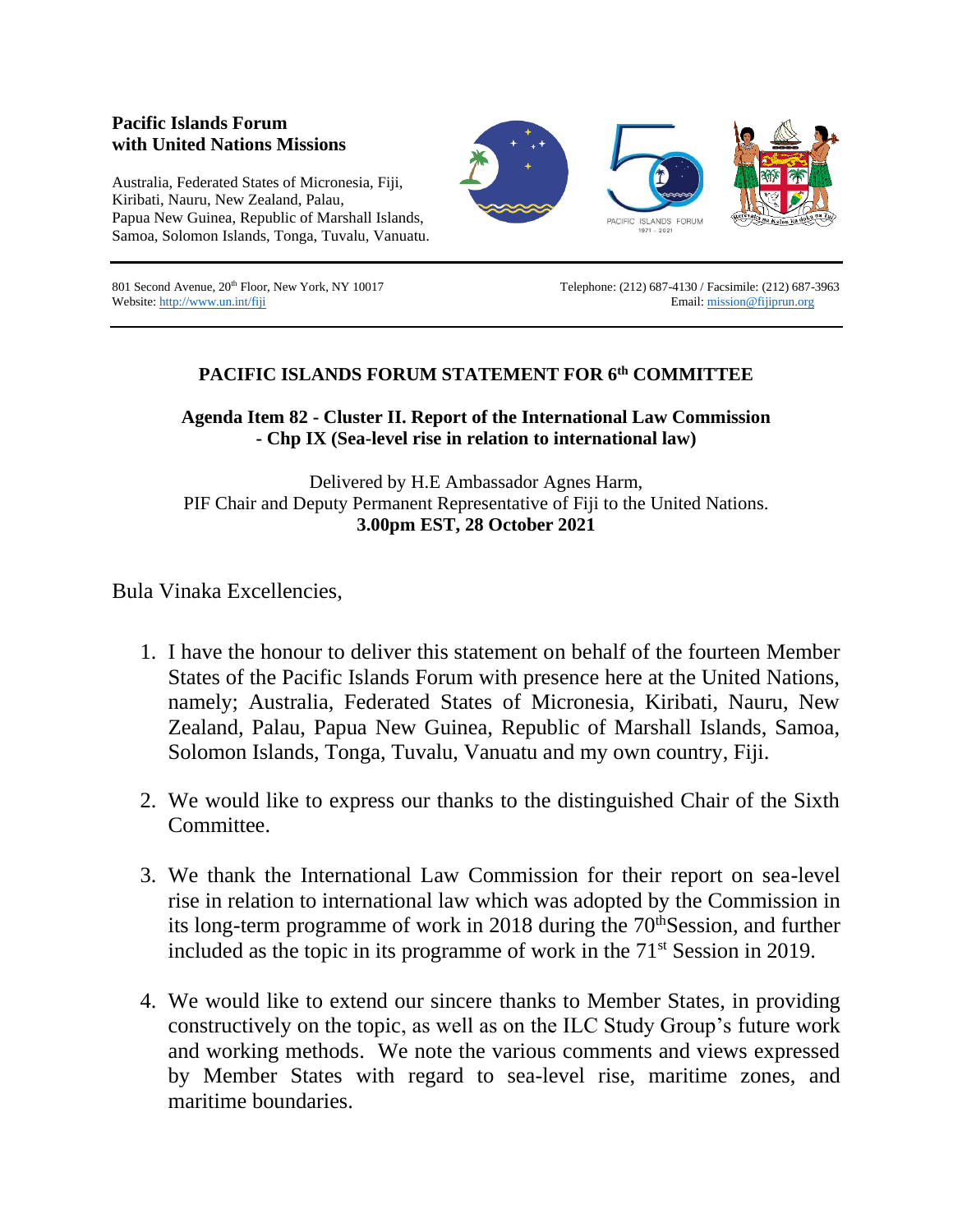- 5. We welcome the ILC Study Group's future programme of work which will address issues related to statehood and to the protection of persons affected by sea-level rise that will be addressed in the 73rd Session of the Commission.
- 6. As large oceanic States within a Blue Pacific Continent, Pacific countries have a profound connection to and reliance on the ocean, which is at the heart of our geography, cultures and economies. Our past, present and future development is based on rights and entitlements guaranteed under the 1982 UN Convention on the Law of the Sea (UNCLOS).
- 7. Our Leaders are in firm agreement that climate change is the single greatest threat facing Pacific Island Countries. Sea-level rise has been further and alarmingly confirmed as a real and pressing issue by the recent IPCC Working Group I report, Climate Change 2021: the Physical Science Basis, which is the first instalment of the IPCC's Sixth Assessment Report.
- 8. We note that the Study group has encouraged states to provide information of state practice and opinio juris. The Pacific Islands Forum's approach to this issue both preserves maritime zones in the face of climate changerelated sea-level rise while also upholding the integrity of, and our longstanding commitment to, UNCLOS as the global legal framework within which all activities in the oceans and seas must be carried out.
- 9. On 6 August 2021, we marked our 50th Anniversary as the Pacific Islands Forum with our Leaders' endorsement of the *Declaration on Preserving Maritime Zones in the face of Climate Change-related Sea-level rise*, signalling deep mutual commitment and a strong and decisive step to safeguard the homes and interests of the Pacific peoples, and maintain peace and security.
- 10.The Declaration is intended as a formal statement of Forum Members' view on how the UNCLOS rules on maritime zones apply in the situation of climate change-related sea-level rise.

Excellencies,